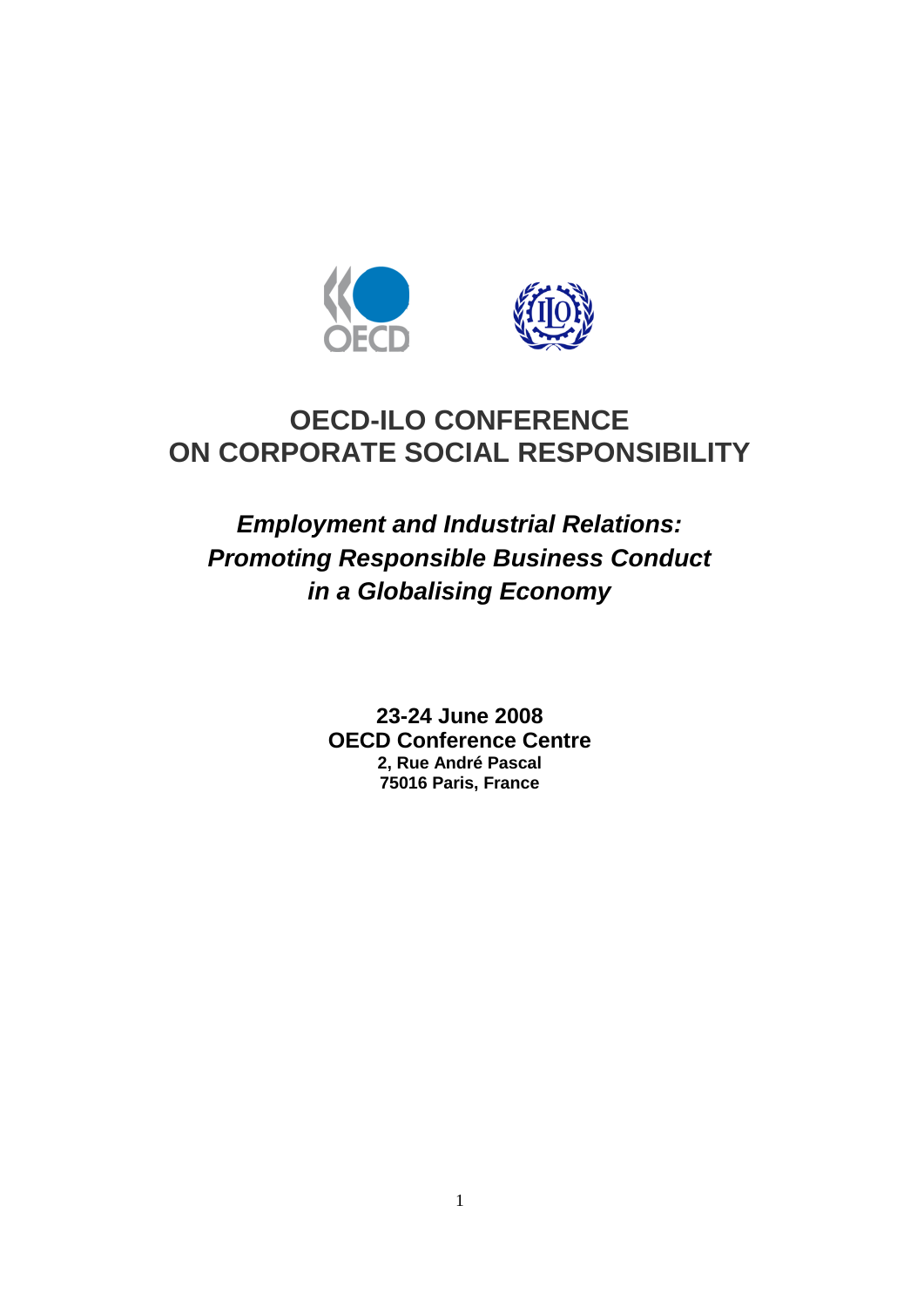*"With respect to strengthening the principles of Corporate Social Responsibility, we commit ourselves to promote actively internationally agreed corporate social responsibility and labour standards (such as the OECD Guidelines for Multinational Enterprises and the ILO Tripartite Declaration), high environmental standards and better governance through OECD Guidelines' National Contact Points. We call on private corporations and business organizations to adhere to the principles in the OECD Guidelines for Multinational Enterprises. We encourage the emerging economies as well as developing countries to associate themselves with the values and standards contained in these guidelines and we will invite major emerging economies to a High Level Dialogue on corporate social responsibility issues using the OECD as a platform."*

> Growth and Responsibility in the World Economy Paragraph 24, G8 Summit Declaration, 7 June 2007

#### **PRELIMINARY PROGRAMME**

Every year the OECD holds a Roundtable on Corporate Responsibility addressing emerging issues and new developments.

This year's event consists of a High-Level Policy Dialogue on Corporate Social Responsibility between governments, business, labour and other stakeholders around the theme "Employment and Industrial Relations: Promoting Responsible Business Conduct in a Globalising Economy". It will be jointly organised under the auspices of the OECD Investment Committee and the Employment, Labour and Social Affairs Committee and the International Labour Organisation (ILO).

This Conference has been endorsed at the highest political level. At their 2007 Annual Meeting, OECD Ministers invited the Organisation to organise with the ILO in 2008 a high-level meeting with the involvement of major non-OECD economies and social partners in order to support private sector effort in the area of employment and industrial relations within the framework provided by the OECD Guidelines for Multinational Enterprises. In Dresden on 6-8 May 2007, and in Heiligendamm on 6-8 June 2007, G8 Labour and Employment Ministers and G8 Leaders subsequently committed themselves to actively promote internationally agreed corporate social responsibility and labour standards, notably the OECD Guidelines for Multinational Enterprises and the ILO Tripartite Declaration of Principles concerning Multinational Enterprises and Social Policy (ILO MNE Declaration). They also invited the OECD to foster a high-level dialogue between the G8 and leading emerging economies on global corporate responsibility challenges.

The OECD and ILO share the conviction stated in the 2007 G8 Declaration that "a globalisation process" complemented with social progress will bring sustainable benefits to both industrial and developing countries". The two organisations also act as the depositaries of the two foremost corporate social responsibility-related instruments for implementing this objective.

The OECD Guidelines identify principles and standards of responsible business conduct in the area of employment and industrial relations. The ILO MNE Declaration provides guidelines for good corporate behaviour in areas of employment, training, conditions of work and life and industrial relations. It takes into account the objectives of the 1998 Declaration on Fundamental Principles and Rights at work and calls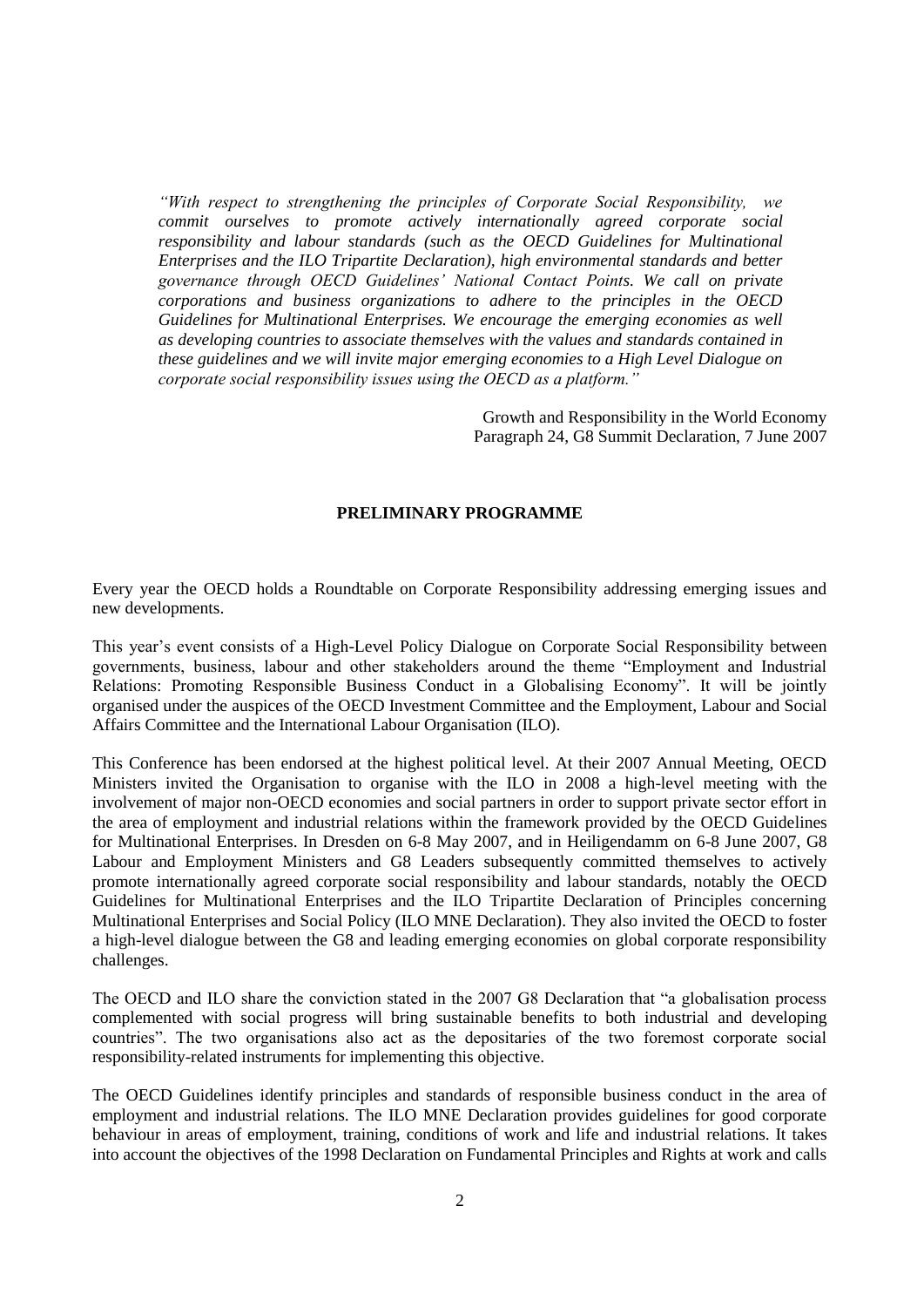upon companies to apply the principles laid down in core labour standards and other relevant international labour standards. These instruments are mutually-reinforcing and benefit from the expertise and support of their respective organisations.<sup>1</sup>

Against this background, the objectives of the 2008 OECD-ILO Conference on Corporate Social Responsibility include:

- a) Identify how responsible business practices can lead to better employment conditions and industrial relations;
- b) Engage OECD and non-OECD-member governments in experience sharing on the pros and cons of different public policies to promote responsible business conduct in the area of employment and industrial relations; and
- c) Join forces between the OECD and the ILO to enhance awareness worldwide and performance of the OECD Guidelines and the ILO MNE Declaration.

Expected impact includes:

- a) Wider dissemination of good corporate practices in the area of employment, industrial relations and application of the principles of international labour standards;
- b) A better understanding and use of the OECD Guidelines and the ILO MNE Declaration;
- c) Mutual understanding and trust between government, representatives of employers and workers organisations and other relevant actors in developed and emerging markets on approaches to promoting responsible business conduct.

The discussions will be conducted under the Chatham House  $Rule<sup>2</sup>$  and a summary of the proceedings consistent with this Rule will be published by the OECD and ILO, including in the 2008 Annual Report on the OECD Guidelines for Multinational Enterprises.

Participation is upon invitation only. For further information, contact Ms. Marie-France Houde (marie-france.houde@oecd.org) or Mr.Paul Swaim [\(paul.swaim@oecd.org\)](mailto:paul.swaim@oecd.org) at the OECD, or Mr.David Lamotte [\(lamotte@ilo.org\)](mailto:lamotte@ilo.org) or Ms. Yukiko Arai [\(arai@ilo.org\)](mailto:arai@ilo.org) at the ILO. Documentation and other conference details are available on the conference web page [www.oecd.org/daf/investment/guidelines.](http://www.oecd.org/daf/investment/development)

Confirmation of attendance at the Conference should be sent to [marie-france.houde@oecd.org;](mailto:marie-france.houde@oecd.org) telephone +33 1 45 24 91 26 and [andria.dodds@oecd.org;](mailto:andria.dodds@oecd.org) telephone +33 1 45 24 96 15.

l 1. A brief synopsis of the OECD Guidelines and the ILO MNE Declaration is attached.

<sup>2.</sup> Chatham House defines the Chatham House Rule as follows: *When a meeting, or part thereof, is held under the Chatham House Rule, participants are free to use the information received, but neither the identity nor the affiliation of the speaker(s), nor that of any other participant, may be revealed.* [www.riskythinking.com/glossary/chatham\\_house\\_rule.php.](http://www.riskythinking.com/glossary/chatham_house_rule.php)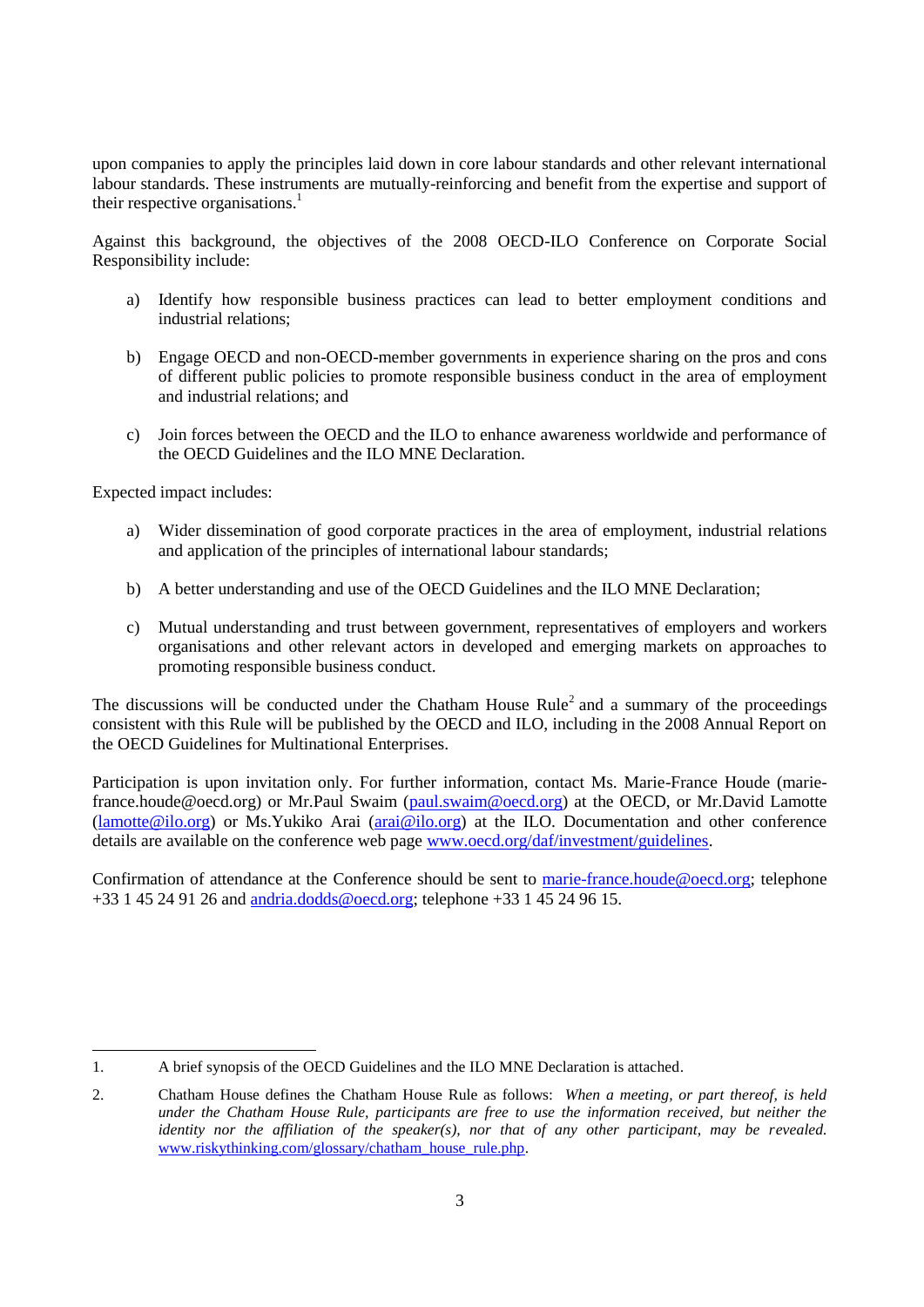## **AGENDA**

| <b>OECD-ILO CONFERENCE</b><br>ON CORPORATE SOCIAL RESPONSIBILITY |                                                                                        |  |
|------------------------------------------------------------------|----------------------------------------------------------------------------------------|--|
| <b>DAY ONE</b>                                                   | <b>23 JUNE 2008</b>                                                                    |  |
| 09:00-09:30                                                      | Registration and coffee                                                                |  |
| <b>SESSION ONE- INTRODUCTION</b>                                 |                                                                                        |  |
| 09:30-10:45                                                      | <b>Opening Remarks</b>                                                                 |  |
|                                                                  | Mr. Angel Gurría, Secretary-General, OECD                                              |  |
|                                                                  | Mr. Juan Somavia, Director-General, ILO (TBC)                                          |  |
|                                                                  | <b>Keynote Speeches</b>                                                                |  |
|                                                                  | Mr. Gilles de Robien, Ambassador for Social Cohesion, France                           |  |
|                                                                  | Mr. Carlos A. Tomada, Minister of Labour, Employment and Social Security,<br>Argentina |  |
|                                                                  | Mr. Nana Akomea, Minister of Manpower, Youth and Employment, Ghana                     |  |
|                                                                  | Mr. Karl-Josef Wasserhövel, State Secretary for Labour and Social Affairs,<br>Germany  |  |
| 10:45-11:00                                                      | <b>Coffee Break</b>                                                                    |  |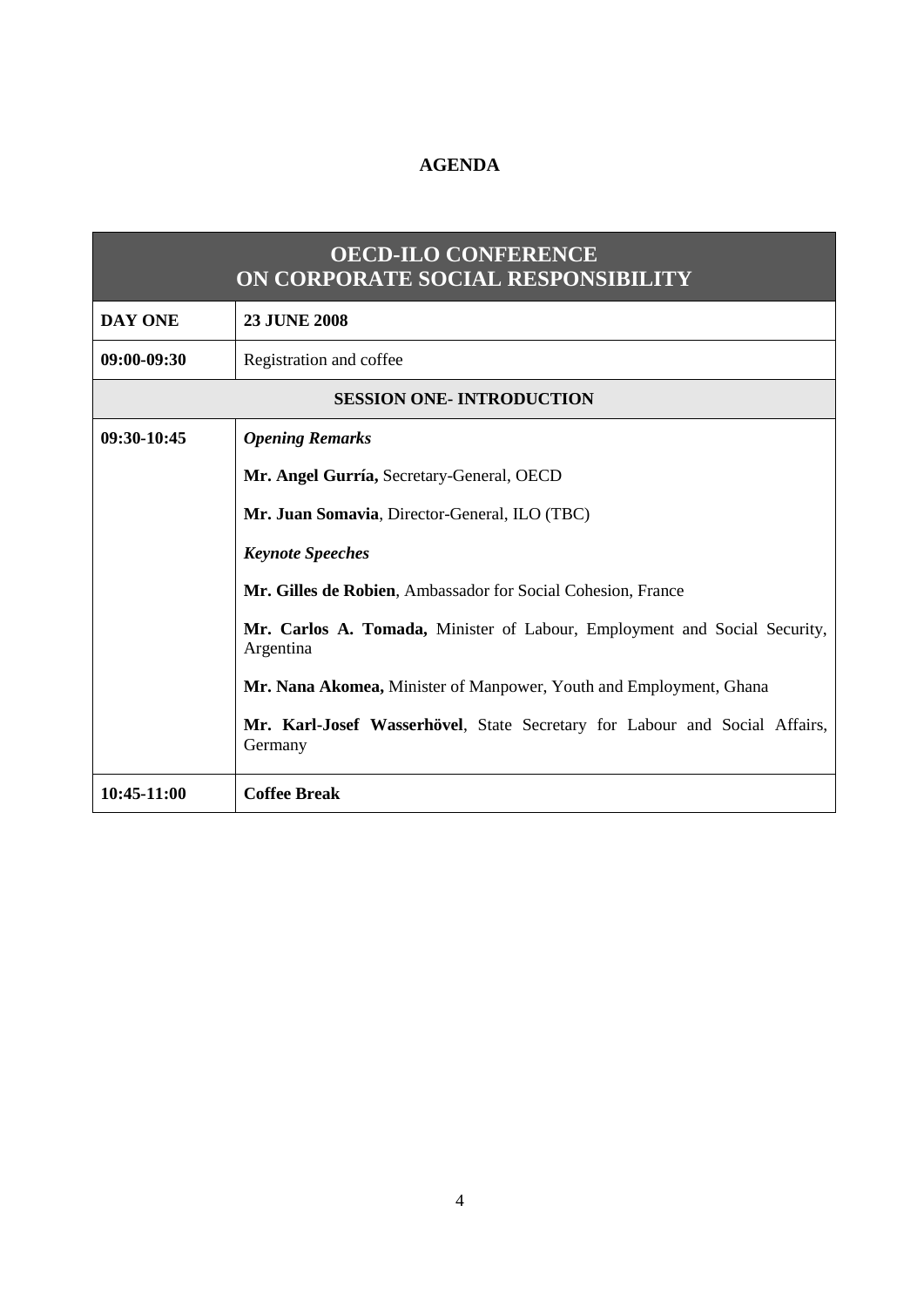## **SESSION TWO – TAKING STOCK OF MULTINATIONAL ENTERPRISES' PRACTICES: OPPORTUNITIES AND CHALLENGES**

How do changing patterns in foreign direct investment (FDI), such as growing investment from developing countries and the shift in investment increasingly to services, impact on corporate practices relating to wages, employment and industrial relations in host and home countries? What are the emerging trends toward responsible corporate management of employment and industrial relations? How do they link to social and economic development, including employment growth and decent jobs? What are the main challenges ahead?

| 11:00-13:30 | Moderator: Mr. Michael Henriques, Director, ILO Job Creation and Enterprise<br><b>Development Department</b>                                                                                                       |
|-------------|--------------------------------------------------------------------------------------------------------------------------------------------------------------------------------------------------------------------|
|             | <b>Presentations:</b>                                                                                                                                                                                              |
|             | Mr. José Manuel Salazar-Xirinachs, Executive Director, ILO Employment Sector:<br>"Development and Decent Work: New Directions for Multinational Enterprises in<br>Shaping a Fair Globalization"                    |
|             | Mr. John Martin, Director, OECD Directorate for Employment, Labour and Social<br>Affairs: "The Impact of Foreign Direct Investment on Wages and Working<br>Conditions"                                             |
|             | Mr. Stephen Hine, Head of International Relations, Ethical Investment Research<br>Institute (EIRIS): "Trends in corporate responsibility policies and practices<br>concerning employment and industrial relations" |
|             | <b>Panellists:</b>                                                                                                                                                                                                 |
|             | Mr. Lothar Meinzer, Director, Sustainability Centre, BASF                                                                                                                                                          |
|             | Ms. Carla Coletti, Director of International Relations, International Metalworkers'<br>Federation                                                                                                                  |
|             | Ms. Nicole Notat, President, Vigeo                                                                                                                                                                                 |
|             | Mr. Miroslaw Izienicki, President & CEO, Fifth Capital Group, London                                                                                                                                               |
|             | <b>Discussion</b>                                                                                                                                                                                                  |
| 13:30-15:00 | <b>Lunch Break</b>                                                                                                                                                                                                 |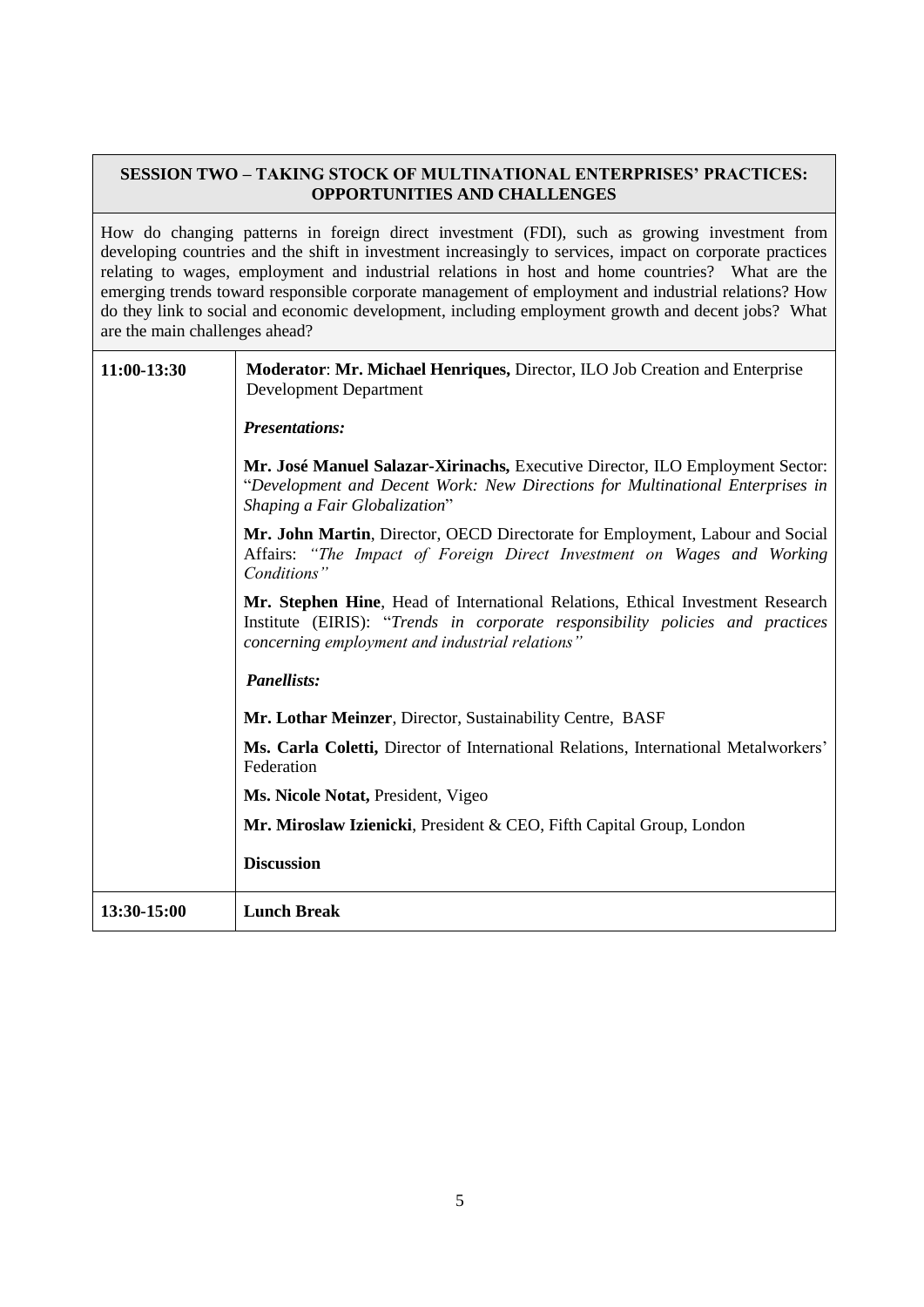## **SESSION THREE – ROLE OF PUBLIC POLICIES IN PROMOTING RESPONSIBLE CORPORATE MANAGEMENT OF EMPLOYMENT AND INDUSTRIAL RELATIONS**

Public policies can support an environment conducive to responsible business practices, and enhance the contribution of business to social and economic development. Effective law enforcement, partnering with business initiatives and inter-governmental cooperation are avenues among others for official support of responsible business conduct.

Which policies have been found to be most effective? How are these policies developed and implemented? How does the level of economic development matter for designing and implementing public policies to promote responsible business conduct?

| 15:00-18:00 | Moderator: Mr. James Viray, Director, Office of International Labor and<br>Corporate Social Responsibility, U.S. Department of State |
|-------------|--------------------------------------------------------------------------------------------------------------------------------------|
|             | <b>Presentations:</b>                                                                                                                |
|             | Mr. Pierre Poret, Head of OECD Investment Division: "Public Policies for<br>Promoting Responsible Business Conduct"                  |
|             | Ms. Karen Curtis, Deputy Director, ILO International Labour Standards<br>Department                                                  |
|             | Ms. Jane Nelson, Senior Fellow and Director, Corporate Social Responsibility<br>Initiative, Harvard University                       |
|             | Ms. Nidya Neer, Co-ordinator for CSR and Decent Work, Ministry of Labour,<br>Employment and Social Security, Argentina               |
|             | <b>Panellists:</b>                                                                                                                   |
|             | Mr. S. Krishnan, Additional Secretary, Ministry of Labour and Employment, India                                                      |
|             | Mr. Emmanuel Julien, Deputy Director, Directorate for Social Affairs, Mouvement<br>des Entreprises de France (MEDEF)                 |
|             | Mr. Bülent Pirler, Secretary-General, Turkish Confederation of Employer<br>Associations (TISK)                                       |
|             | Mr. Govindasamy Rajasekaran, General Secretary, Malaysian Trade Union<br>Congress                                                    |
|             | Mr. Hiroyuki Matsui, Assistant to the Director General, Nippon Keidanren, Japan                                                      |
|             | <b>Discussion</b>                                                                                                                    |
| 18:00-19:30 | Cocktail hosted by Mr. Manfred Schekulin, Chair of the Investment Committee,<br>Hall, Château de la Muette                           |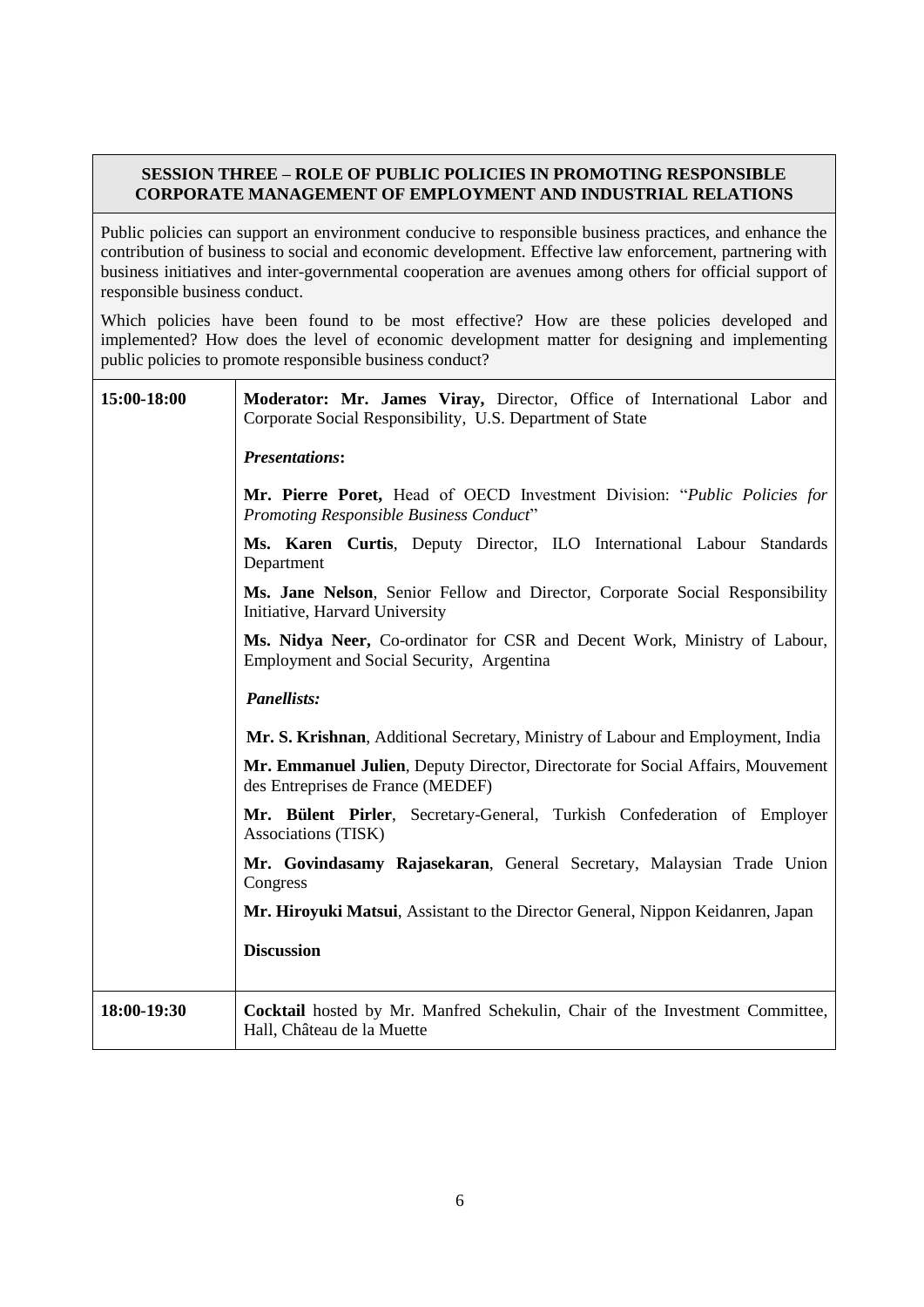### **DAY TWO 24 JUNE 2008**

## **SESSION FOUR – THE SUPPORTING ROLE OF THE OECD GUIDELINES AND THE ILO MNE DECLARATION: LEARNING FROM EXPERIENCE**

The OECD Guidelines and the ILO MNE Declaration possess unique features to assist enterprises to address issues and facilitate dialogue around employment and industrial relations.

What lessons can be learned from their implementation? To what extent are the relevant actors making use of the OECD Guidelines and the ILO MNE Declaration? How can adherence to the OECD Guidelines and use of the ILO MNE Declaration be further encouraged in both developed and developing countries?

| 09:00-11:15 | Moderator: Richard Howitt, MEP, European Parliament Rapporteur on Corporate<br>Social Responsibility                                                                                                            |
|-------------|-----------------------------------------------------------------------------------------------------------------------------------------------------------------------------------------------------------------|
|             | <b>Presentations:</b>                                                                                                                                                                                           |
|             | Mr. Vernon Mackay, Chair of the OECD Investment Committee Working Party<br>and Canadian National Contact Point: "The OECD Guidelines for Multinational<br>Enterprises: Unique features, unique accomplishments" |
|             | Ms. Elisabeth Walaas, State Secretary, Ministry of Foreign Affairs, Norway                                                                                                                                      |
|             | Ms. Sharan Burrow, President, Australian Council of Trade Unions and Vice-<br>Chairperson of the ILO MNE Subcommittee                                                                                           |
|             | Ms. Renate Hornung-Draus, Managing Director, Confederation of German<br>Employers' Associations (BDA) and Vice-Chairperson of the ILO MNE<br>Subcommittee                                                       |
|             | <b>Panellists:</b>                                                                                                                                                                                              |
|             | Ms. Veronica Nilsson, Senior Policy Advisor, Trade Union Advisory Committee<br>(TUAC)                                                                                                                           |
|             | Mr. Nick Smythe, Senior Manager and Head of Industrial Relations, Gold Fields<br>Limited, South Africa                                                                                                          |
|             | Mr. Joris Oldenziel, Senior Researcher, Centre for Research on Multinational<br>Corporations (SOMO), The Netherlands                                                                                            |
|             | <b>Discussion</b>                                                                                                                                                                                               |
| 11:15-11:30 | <b>Coffee Break</b>                                                                                                                                                                                             |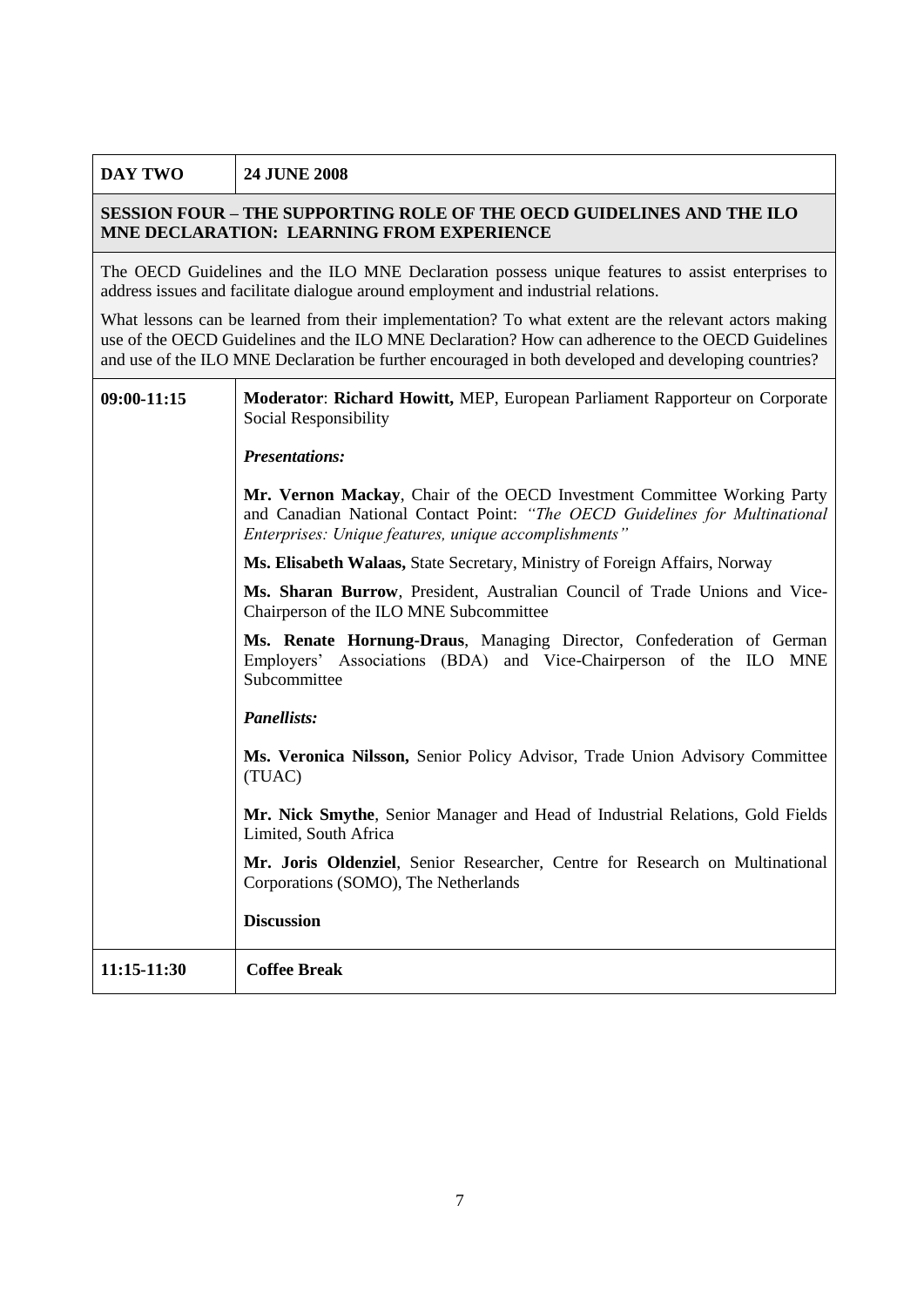#### **SESSION FIVE AND CONCLUSION – WORKING TOGETHER**

What are the main synergies between the OECD Guidelines and the ILO MNE Declaration? Would it be feasible and desirable to strengthen these synergies further? What avenues and initiatives could be envisaged for this purpose? How can the promotion of responsible business conduct in the areas of employment and industrial relations be generally advanced?

| 11:30-13:00 | Moderation and joint presentation by Mr. Manfred Schekulin, Chair of the<br>Investment Committee and Mr. Stephen Pursey, Director, Policy Integration and<br>Statistics Department and Senior Advisor to the Director General, ILO |
|-------------|------------------------------------------------------------------------------------------------------------------------------------------------------------------------------------------------------------------------------------|
|             | <b>Panellists:</b>                                                                                                                                                                                                                 |
|             | Mr. Vladimír Špidla, EU Commissioner for Employment, Social Affairs and Equal<br>Opportunities                                                                                                                                     |
|             | <b>Professor John G. Ruggie, Special Representative of the UN Secretary-General on</b><br><b>Business and Human Rights</b>                                                                                                         |
|             | Mr. Brent Wilton, Deputy Secretary-General, International Organisation of<br>Employers (IOE)                                                                                                                                       |
|             | Mr. John Evans, Secretary General, Trade Union Advisory Committee to the<br><b>OECD</b> (TUAC)                                                                                                                                     |
|             | Ms. Serena Lillywhite, Manager, Ethical Business, Brotherhood of St Laurence                                                                                                                                                       |
|             | <b>Discussion and Closing Remarks</b>                                                                                                                                                                                              |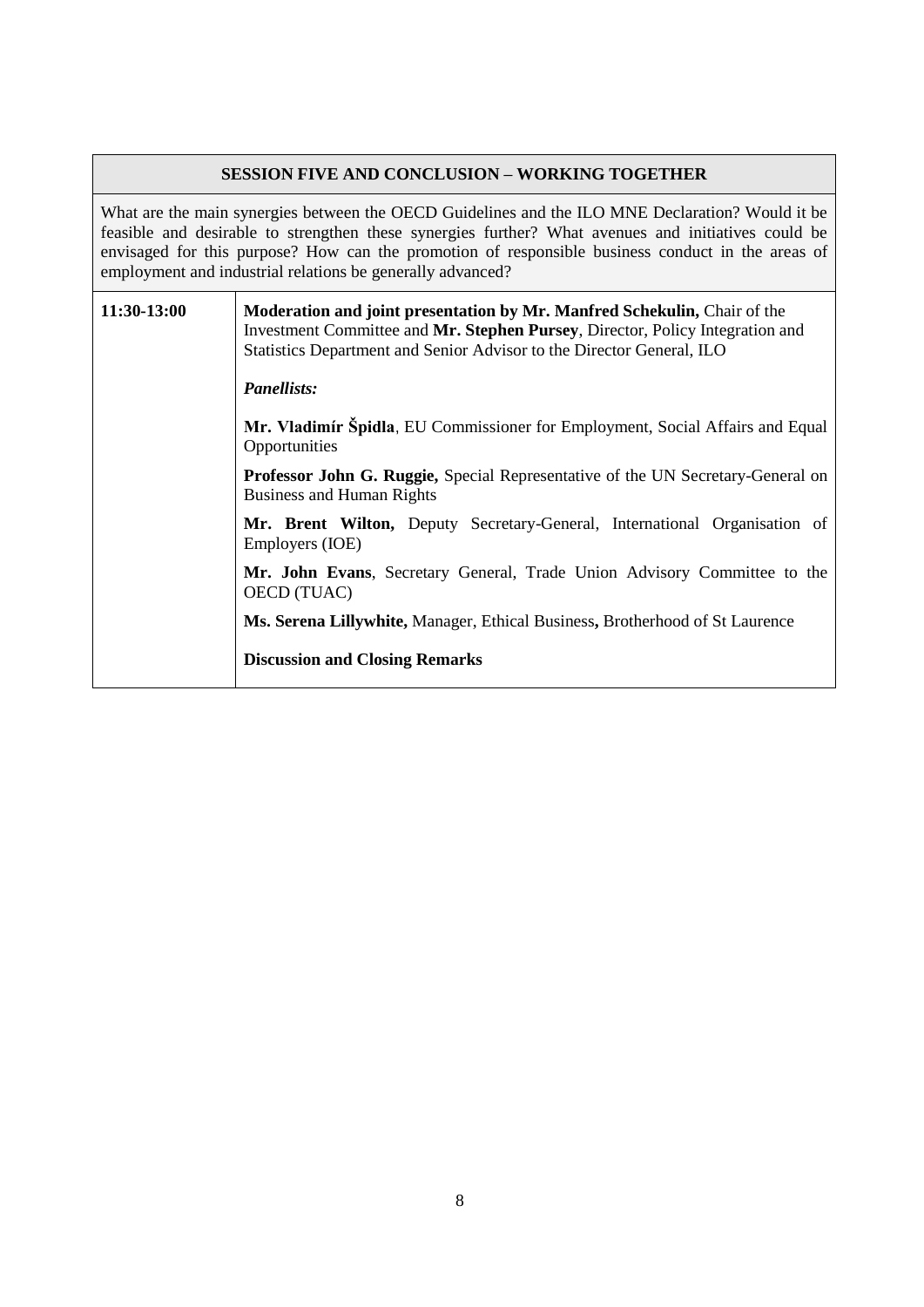## **ANNEX**

## **ABOUT THE OECD GUIDELINES FOR MULTINATIONAL ENTERPRISES**

The OECD Guidelines for Multinational Enterprises, adopted in 1976 and substantially revised in 2000, are the most comprehensive government-supported corporate responsibility instrument in existence today. Their forty adhering governments – those of 30 OECD countries and 10 non-OECD countries representing all regions of the world and accounting for 85 per cent of foreign direct investment – are committed to encourage enterprises operating in their territory to observe a set of widely recognised principles and standards for responsible business conduct wherever they operate.

The promotion of high-level standards for employment and industrial relations is one of the most important features of the Guidelines. In particular, Chapter IV on *Employment and Industrial Relations:* 

- Promotes the effective abolition of child and forced labour, non-discrimination, the right to employee representation, and the protection of health and safety of workers.
- Provides, in the event of closure of an entity involving collective lay-offs or dismissals, that enterprises should give reasonable notice to representatives of their employees and co-operate with the employee representatives and appropriate governmental authorities so as to mitigate to the maximum extent practicable adverse effects.
- Asks companies, in the context of bona fide negotiations with representatives of employees on conditions of employment, not to threaten to transfer activities from the country concerned to other countries in order to influence those negotiations unfairly.

The OECD Guidelines also ask companies to refrain from seeking or accepting exemptions to labour and other regulatory standards, and to encourage, where practicable, business partners, including suppliers and sub-contractors, to apply principles of responsible business conduct.

The Guidelines are supported by a unique implementation mechanism  $-$  the specific instance facility  $$ which commits National Contact Points to resolve disputes and reduce tensions with respect to the implementation of the Guidelines. Most of the specific instances so far have dealt with employment and labour and industrial relations issues. Moreover, an increasing share of these complaints relates to employment and industrial relations conditions at work sites in non-OECD countries.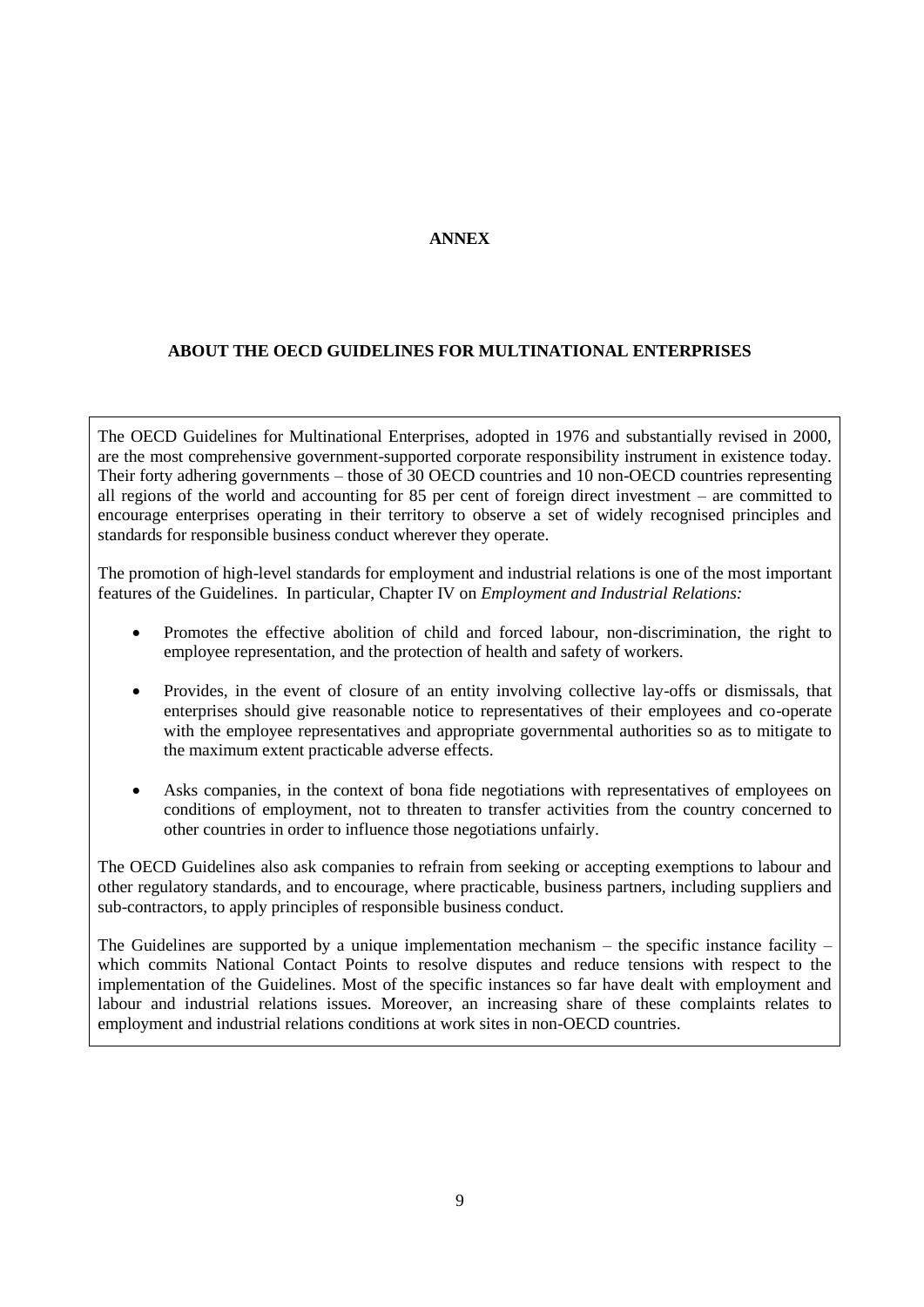### **ABOUT THE ILO TRIPARTITE DECLARATION OF PRINCIPLES CONCERNING MULTINATIONAL ENTERPRISES AND SOCIAL POLICY**

## **Origin**

The Governing Body of the International Labour Organization adopted the Tripartite Declaration of Principles concerning Multinational Enterprises and Social Policy in 1977. It was most recently revised in 2006.

## **Purpose**

The Declaration is intended to encourage the positive contribution which multinational enterprises (MNEs) can make to economic and social progress, and to minimize difficulties arising from their operations. It provides principles regarding the social aspects of multinational enterprises, for the use of governments, employee organizations, and MNEs themselves.

The ILO MNE Declaration speaks not only to enterprises, but to governments about their role in promoting employment creation and respect for workers' rights—the individual choices of companies concerning CSR are situated in the larger context of public policy to advance economic and social development. Consequently, it also encourages enterprises to engage in dialogue with government and employer and worker organizations, when appropriate, to ensure that their activities are in harmony with the development priorities and social aims and structure of the country in which they operate. The ILO MNE Declaration also highlights that CSR is about good labour-management practices. Freedom of association and collective bargaining foster good labour-management relations, and are essential for raising productivity and creating decent work.

## **Critical content**

## *General Policies*

MNEs should obey national laws, respect international standards, honour voluntary commitments, and harmonize their operations with the social aims and structure of countries in which they operate.

#### *Employment Promotion*

Governments should promote full, productive, freely chosen employment. MNEs should endeavour to increase employment opportunities and standards in host and home countries; give priority to the employment, development, promotion and advancement of host country nationals at all levels; and promote employment through use of employment-generating technologies and local sourcing arrangements.

#### *Equality of opportunity and treatment*

All governments should promote equality of opportunity in employment.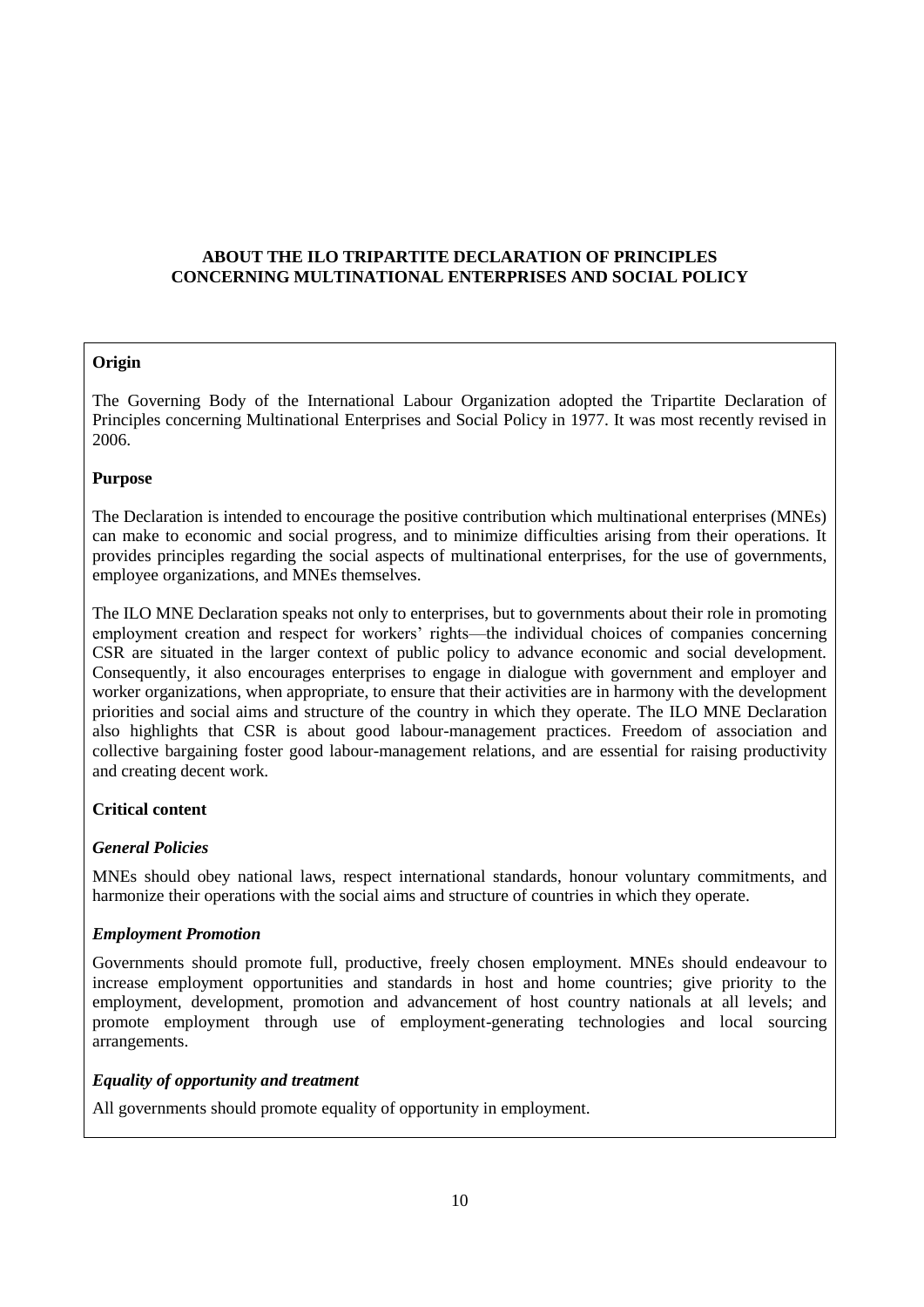## *Security of employment*

Governments should take suitable measures to deal with the employment impacts of MNEs. MNEs should strive to provide stable employment and reasonable notice to government authorities when operational changes would have major employment effects. Governments, together with MNEs, should provide some form of income protection for workers whose employment has been terminated.

## *Training*

Governments should develop national policies for vocational training and guidance. MNEs should ensure relevant training is provided to all employees, to meet the needs of the firm and those of the host country. Multinationals should also afford opportunities within the enterprise as a whole to broaden the experience of local management.

## *Conditions of work and life*

In developing countries, MNEs should provide the best possible wages, conditions of work (including health and safety), and benefits, adequate to satisfy basic needs and within the framework of government policies. Governments should adopt policies ensuring that lower income groups and less developed areas benefit as much as possible from MNE activities. MNEs should provide upon request information concerning health and safety standards observed in other countries which are relevant to local operations.

## *Industrial relations*

Workers should have the right to establish and join organizations of their choosing, and protection against anti-union discrimination. MNEs should allow collective bargaining, providing facilities and access to resources that will allow meaningful negotiation. MNEs and national enterprises should consult regularly with employees on matters of mutual concern. All workers should have the right to submit grievances without prejudice, and to have them investigated. MNEs and national enterprises should work to develop resolution mechanisms to assist in the prevention and settlement of disputes.

## *Implementation*

Implementation of these standards is on a voluntary basis. ILO undertakes periodic surveys to evaluate the effect being given to the principles enshrined in the ILO MNE Declaration. ILO is also launching a helpdesk in 2008 to provide advice to companies seeking to put into practice principles of the ILO MNE Declaration.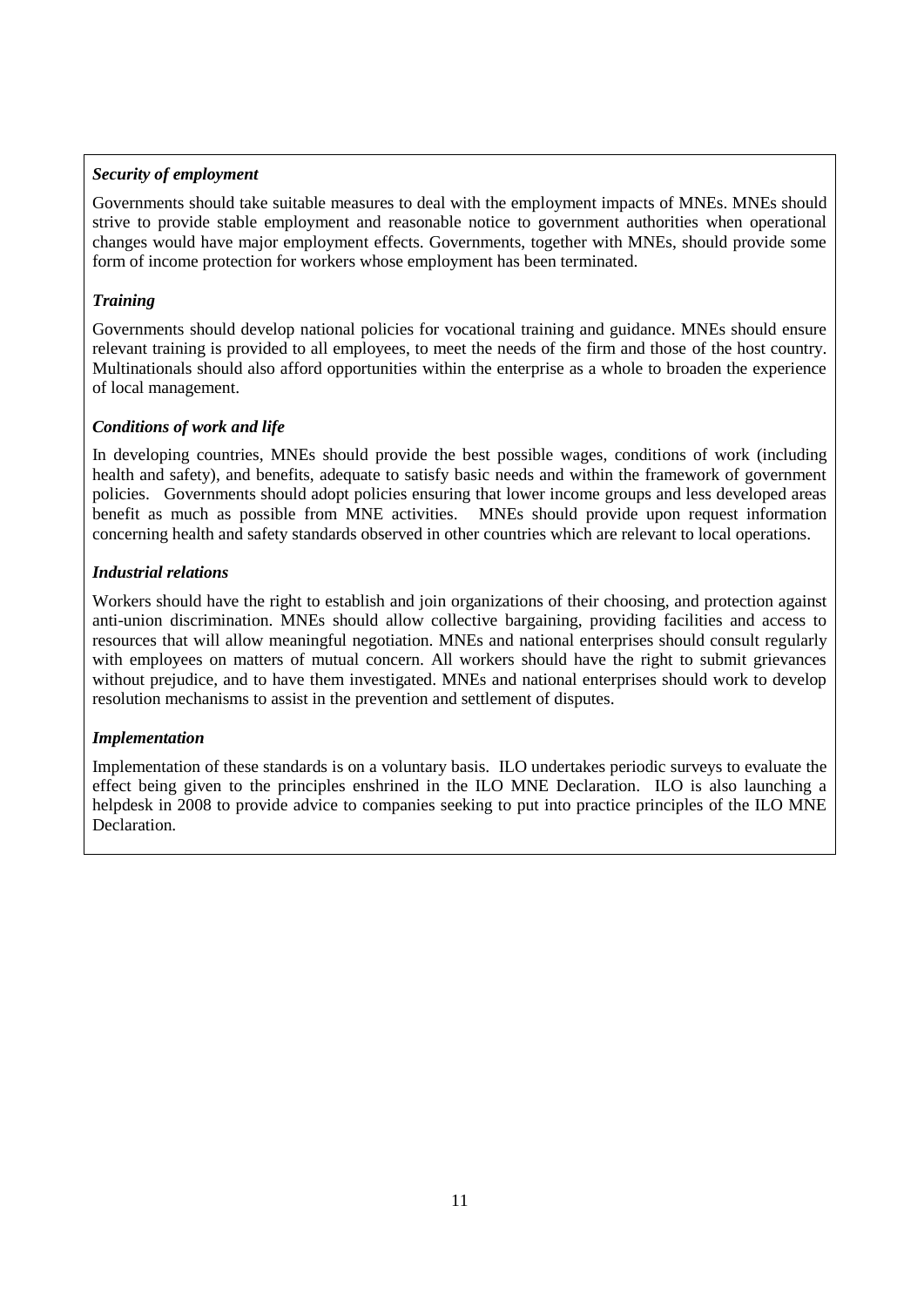### **DOCUMENTATION**

#### **OECD and ILO Instruments**

- *ILO Tripartite Declaration of Principles concerning Multinational Enterprises and Social Policy*, ILO, 2006*.*
- *OECD Guidelines for Multinational Enterprises*, 2000.
- *ILO Declaration on Fundamental Principles and Rights at Work*, ILO, 1998.

#### **Other references**

- *Overview of Initiatives and Instruments Relevant to Corporate Social Responsibility*, OECD, June 2008.
- *Review of NCP Performance: Key Findings*, Report by the Working Party of the OECD Investment Committee, June 2008.
- *Corporate Responsibility Practices in the Area of Employment and Industrial Relations*, Study prepared by the Ethical Investment Research Services (EIRIS) for OECD, June 2008
- *The Impact of Foreign Direct Investment on Wages and Working Conditions*, OECD, June 2008.
- *Development and Decent Work: New Directions for Multinational Enterprises in Shaping a Fair Globalization,* ILO, June 2008.
- *A Perspective from the MNE Declaration to the Present: Mistakes, Surprises, and Newly Important Policy Implications*, Study prepared by Theodor H. Moran for the ILO, June 2008.
- ―Policies for Promoting Responsible Business Conduct‖, Chapter 7 of the *Policy Framework for Investment*, OECD, 2006.
- The *Ten Principles* of the Global Compact, 2005.

#### **Additional background documentation**

#### **OECD**

- ―Encouraging Responsible Business Conduct in China‖, in *Investment Policy Review of China*, OECD, 2008 (forthcoming).
- *Globalisation, Jobs and Wages*, Policy Brief, OECD, 2007.